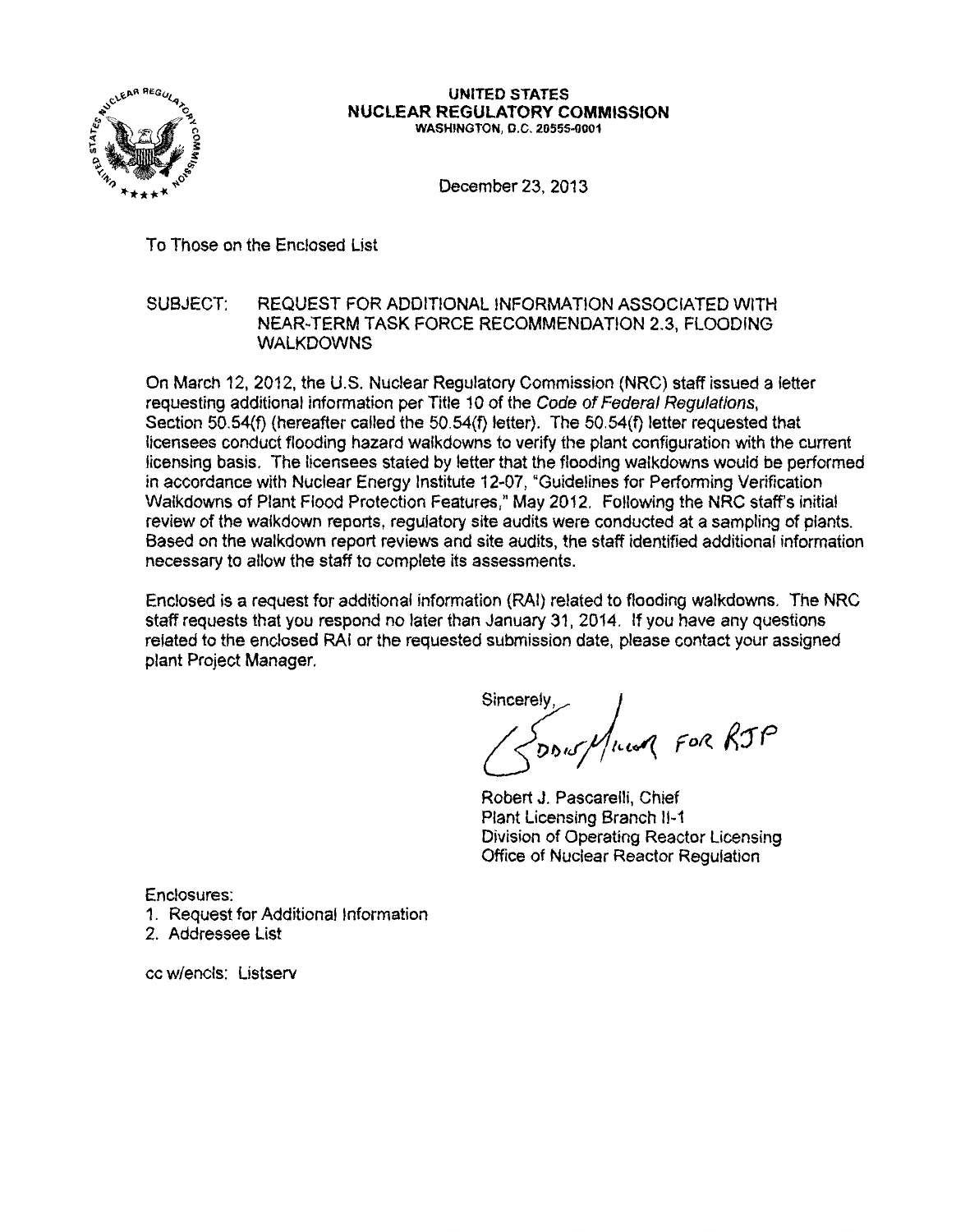# **REQUEST FOR ADDITIONAL INFORMATION**

## **Flooding Walkdowns**

On March 12, 2012, the U.S. Nuclear Regulatory Commission (NRC) staff issued a letter (Agencywide Documents Access and Management System (ADAMS) Accession No. ML12053A340) requesting additional information per Title 10 of the Code of Federal Regulations, Section 50.54(f) (hereafter called the 50.54(f) letter). The 50.54(f) letter requested that licensees conduct flooding hazard walkdowns to identify and address plant-specific degraded, nonconforming, or unanalyzed conditions through the corrective action program (CAP). All licensees stated by letter that the flooding walkdowns would be performed in accordance with Nuclear Energy Institute (NEI) 12-07, "Guidelines for Performing Verification Walkdowns of Plant Flood Protection Features," May 2012 (ADAMS Accession No. ML 12172A038). Following the NRC staff's initial review of the reports documenting the results of the licensees' walkdowns, regulatory site audits were conducted at a sample of plants. Based on the walkdown report reviews and site audits, the staff identified additional information necessary to allow the staff to complete its assessments.

## **Determination and documentation of available physical margin (APM)**

## **Background:**

The NRC staff observed that several licensees did not consistently determine and/or document available physical margin (APM) in a manner that met the expected interpretation of NEI 12-07 during audits associated with review of the NTTF Recommendation 2.3 report submittals. APM is defined in section 3.13 of NEI 12-07 and the process for obtaining and evaluating APM values is described in section 5.8 of NEI 12-07. Consistent with NEI 12-07, a numerical value for APM should be determined and documented for every applicable flood protection feature (e.g., wall, penetration, berm, door, etc.). This would normally be a numerical value reflecting the difference between the licensing basis flood height at the location of the feature and the point at which the function of the flood protection feature is compromised (e.g., the top of a barrier or the height of the first unsealed penetration in a barrier) such that the resulting flood can affect a structures, systems, and components important to safety. Next, in accordance with Section 5.8 of NEI12-07, if the APM appears to be small and the consequences of flooding appear to be significant, the licensee should enter the condition into the CAP and appropriate action be taken. While NEI 12-07 does not require that a specific numerical threshold value for "small" APM be defined for each site, doing so establishes a consistent basis for determining what instances need to be entered into the CAP. If a numerical APM value cannot be determined for any flood protection feature, the licensee should perform an assessment of the ability of the barrier to withstand the licensing basis flood plus the contribution of the additional water corresponding to the pre-established small-margin threshold value. If the barrier can withstand this flood, the APM for the feature is "not small" and further evaluation in accordance with Section 5.8 of NEI 12-07 is not required. It is further noted that conclusions regarding "large" values of APM should be based on engineering evaluations or existing design documents.

Licensees should ensure that the process for APM determination and evaluation used during their flooding walkdowns is consistent with the guidance in NEI 12-07. The intent of this RAI is not to repeat the flooding walkdowns or perform an extensive revision of the walkdown record

Enclosure 1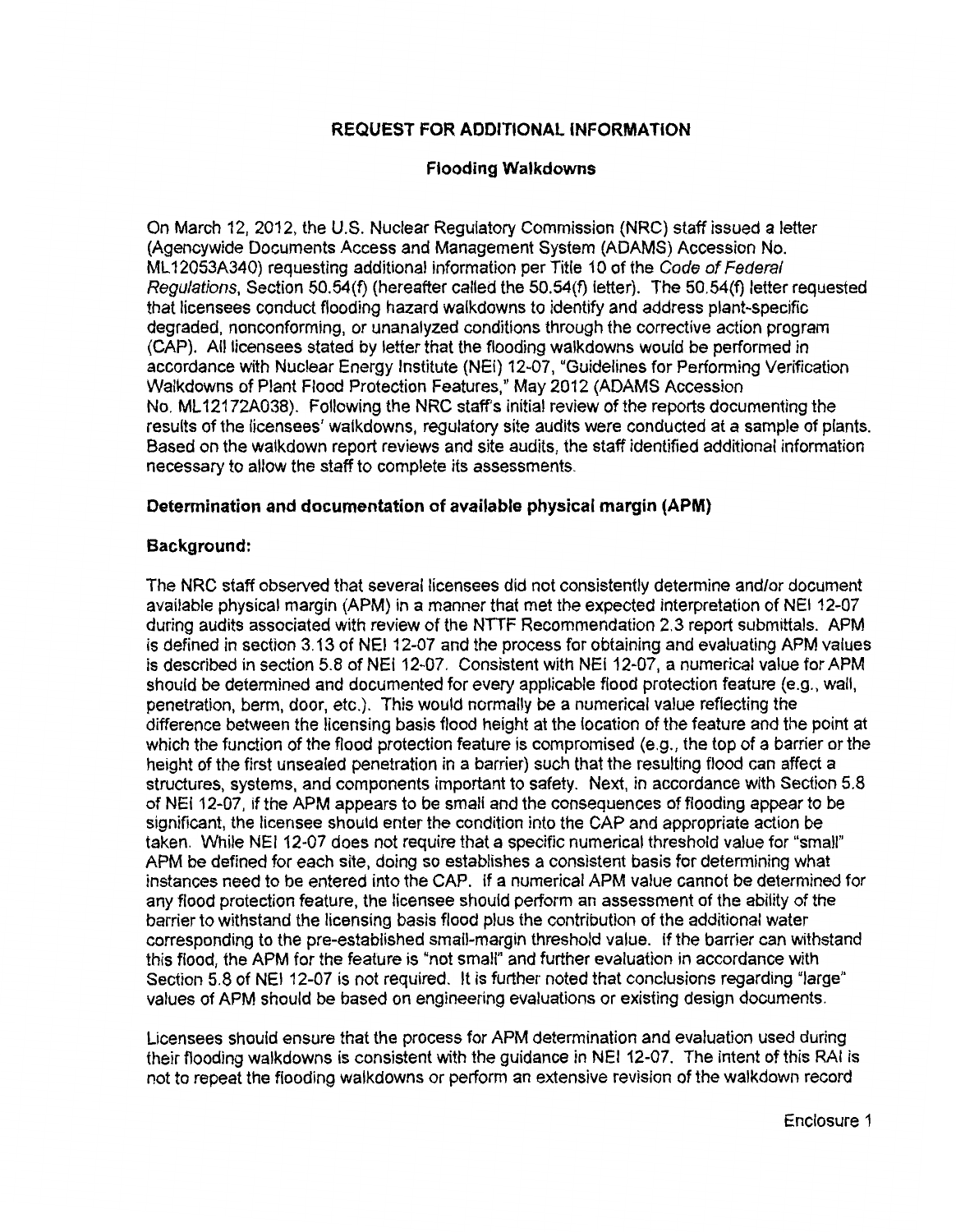forms and other paperwork. Instead the purpose is to verify or modify the process used to determine APM such that every site is aware of the margin at each of its flood protection features and take appropriate interim actions when the APM is small and the consequences are significant. Instances where numerical values for APM were not determined, or where the basis for the APM was found to be questionable, should be rectified by either the documentation of a specific value or an explanation of why a non-numerical value is appropriate.

#### **Request:**

Please provide the following:

- 1. Confirmation that the process for evaluating APM was reviewed;
- 2. Confirmation that the APM process is now or was always consistent with the guidance in NEI 12-07 and discussed in this RAI;
- 3. If changes are necessary, a general description of any process changes to establish this consistency;
- 4. As a result of the audits and subsequent interactions with industry during public meetings, NRC staff recognized that evaluation of APM for seals (e.g., flood doors, penetrations, flood gates, etc.) was challenging for some licensees. Generally, licensees were expected to use either Approach A or Approach B (described below) to determine the APM for seals:
	- a) If seal pressure ratings were known, the seal ratings were used to determine APM (similar to example 2 in Section 3.13 of NEI 12-07). A numerical value for APM was documented. No further action was performed if the APM value was greater than the pre-established small-margin threshold value. If the APM value was small, an assessment of "significant consequences" was performed and the guidance in NEI 12-07 Section 5.8 was followed.
	- b) If the seal pressure rating was not known, the APM for seals in a flood barrier is assumed to be greater than the pre-established small-margin threshold value if the following conditions were met: (1) the APM for the barrier in which the seal is located is greater than the small-margin threshold value and there is evidence that the seals were designed/procured, installed, and controlled as flooding seals in accordance with the flooding licensing basis. Note that in order to determine that the seal has been controlled as a flooding seal, it was only necessary to determine that the seal configuration has been governed by the plant's design control process since installation. In this case, the APM for the seal could have been documented as "not small".

As part of the RAI response, state if either Approach A or Approach B was used as part of the initial walkdowns or as part of actions taken in response to this RAI. No additional actions are necessary if either Approach A or B was used.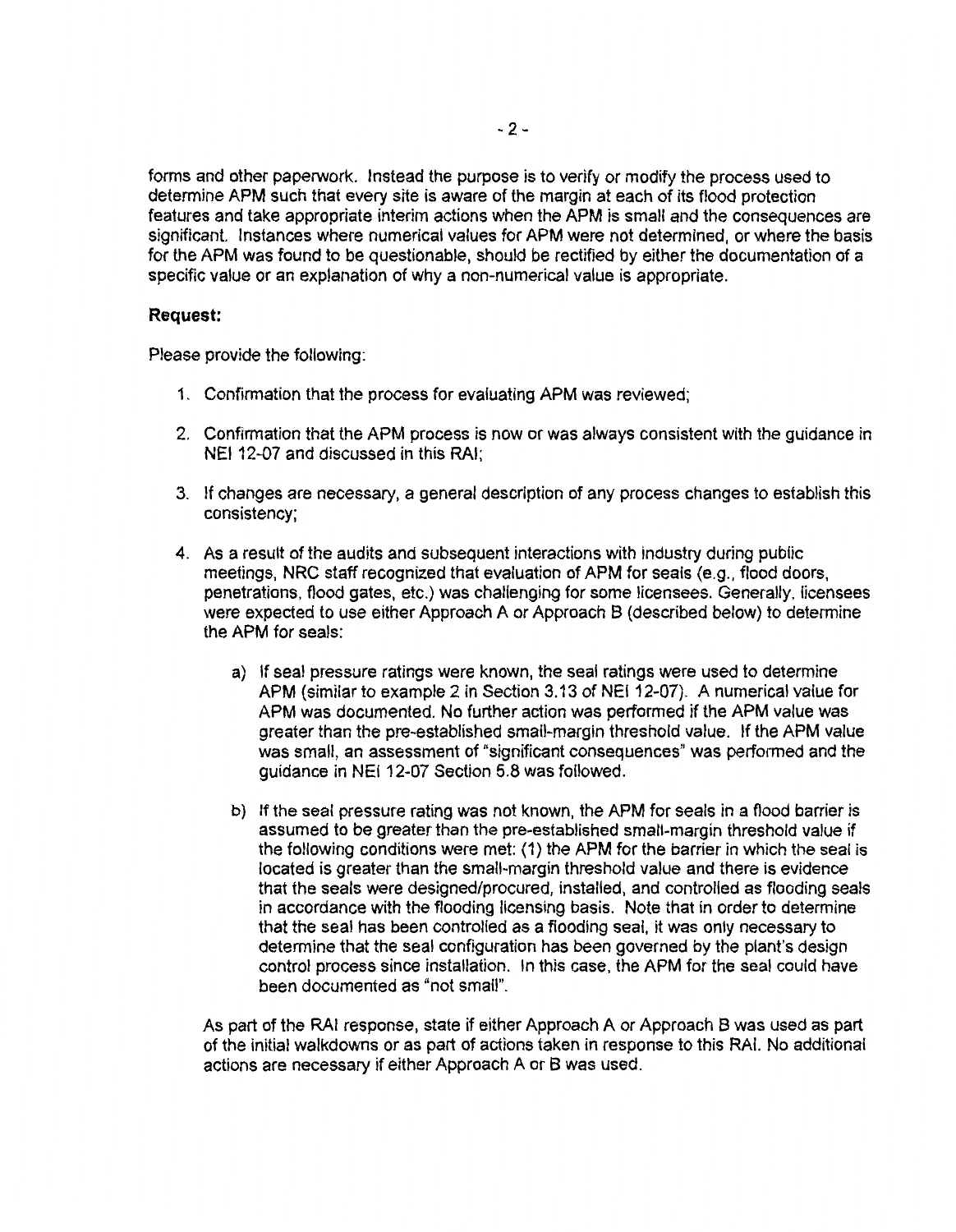If neither Approach A or B was used to determine the APM values for seals (either as part of the walkdowns or as part of actions taken in response to this RAI), then perform the following two actions:

- Enter the condition into the CAP (note: it is acceptable to utilize a single CAP entry to capture this issue for multiple seals). CAP disposition of "undetermined" APM values for seals should consider the guidance provided in NEI 12-07, Section 5.8. The CAP disposition should confirm all seals can perform their intended safety function against floods up to the current licensing basis flood height. Disposition may occur as part of the Integrated Assessment. If an Integrated Assessment is not performed, determine whether there are significant consequences associated with exceeding the capacity of the seals and take interim action(s), if necessary, via the CAP processes. These actions do not need to be complete prior to the the RAI response.
- Report the APM as "undetermined" and provide the CAP reference in the RAI response.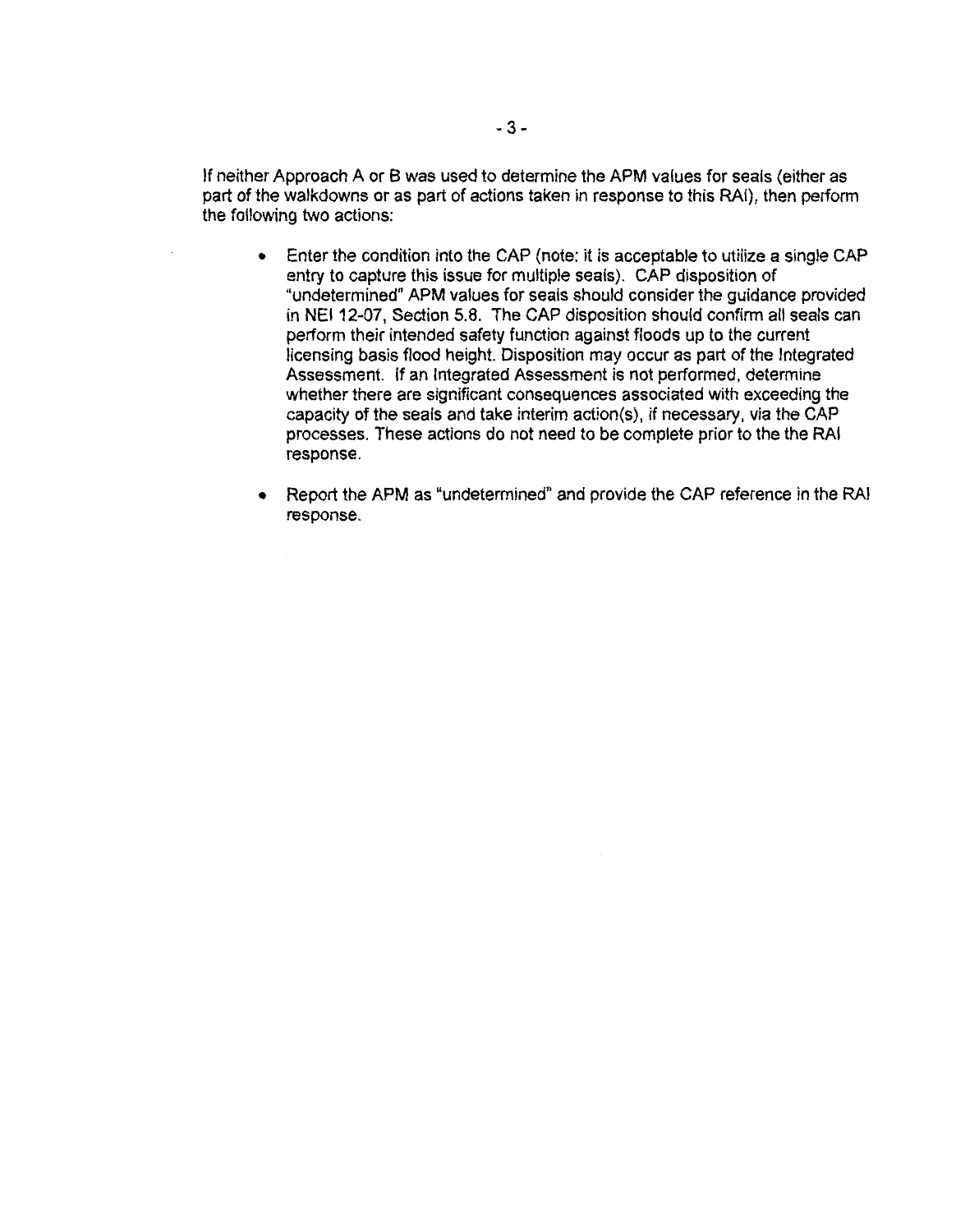#### **List of Addressees**

Arkansas Nuclear One. Units 1 and 2 Docket Nos. 50-313 and 50-368

Vice President, Operations Arkansas Nuclear One Entergy Operations, Inc. 1448 S.R. 333 Russellville, AR 72802

Beaver Valley Power Station. Units 1 and 2 Docket Nos. 50-334 and 50-412

Mr. Eric A. Larson, Site Vice President FirstEnergy Nuclear Operating Company Beaver Valley Power Station Mail Stop A-BV-SEB1 P.O. Box 4, Route 168 Shippingport, PA 15077

Browns Ferry Nuclear Plant. Units 1. 2. and 3 Docket Nos. 50-259. 50-260 and 50-296

Mr. Joseph W. Shea Vice President, Nuclear Licensing Tennessee Valley Authority 1101 Market Street, LP 3D-C Chattanooga, TN 37402-2801

Byron Station. Units 1 and 2/Braidwood Station. Units 1 and 2 Docket Nos. 50-454, 50-455. 50-456. and 50-457

Mr. Michael J. Pacilio, Senior Vice President Exelon Generation Company, LLC President and Chief Nuclear Office (CNO) - Exelon Nuclear 4300 Winfield Road Warrenville, IL 60555

Callaway Plant, Unit 1 Docket No. 50-483

Mr. Adam C. Heflin Senior Vice President and Chief Nuclear Officer Union Electric Company Ameren Missouri P.O. Box620 Fulton, MO 65251

Calvert Cliffs Nuclear Power Plant, Units 1 and 2 Docket Nos. 50-317 and 50-318

Mr. George H. Gellrich, Vice President Calvert Cliffs Nuclear Power Plant, LLC. Calvert Cliffs Nuclear Power Plant 1650 Calvert Cliffs Parkway Lusby, MD 20657-4702

Catawba Nuclear Station. Units 1 and 2 Docket Nos. 50-413 and 50-414

Mr. Kelvin Henderson, Site Vice President Duke Energy Carolinas, LLC Catawba Nuclear Station, Units 1 & 2 4800 Concord Road York, SC 29745

Clinton Power Station, Unit No. 1 Docket No. 50-461

Mr. Michael J. Pacilio, Senior Vice President Exelon Generation Company, LLC President and Chief Nuclear Office (CNO) Exelon **Nuclear** 4300 Winfield Rd. Warrenville, IL 60555

Columbia Generating Station Docket No. 50-397

Mr. Mark E. Reddemann, Chief Executive Officer Energy Northwest MD 1023, North Power Plant Loop P.O. Box 968 Richland, WA 99352

Comanche Peak Nuclear Power Plant, Units 1 and 2 Docket Nos. 50-445 and 50-445

Mr. Rafael Flores Senior Vice President & Chief Nuclear Officer Attention: Regulatory Affairs Luminant Generation Company LLC P.O. Box 1002 Glen Rose, TX 76043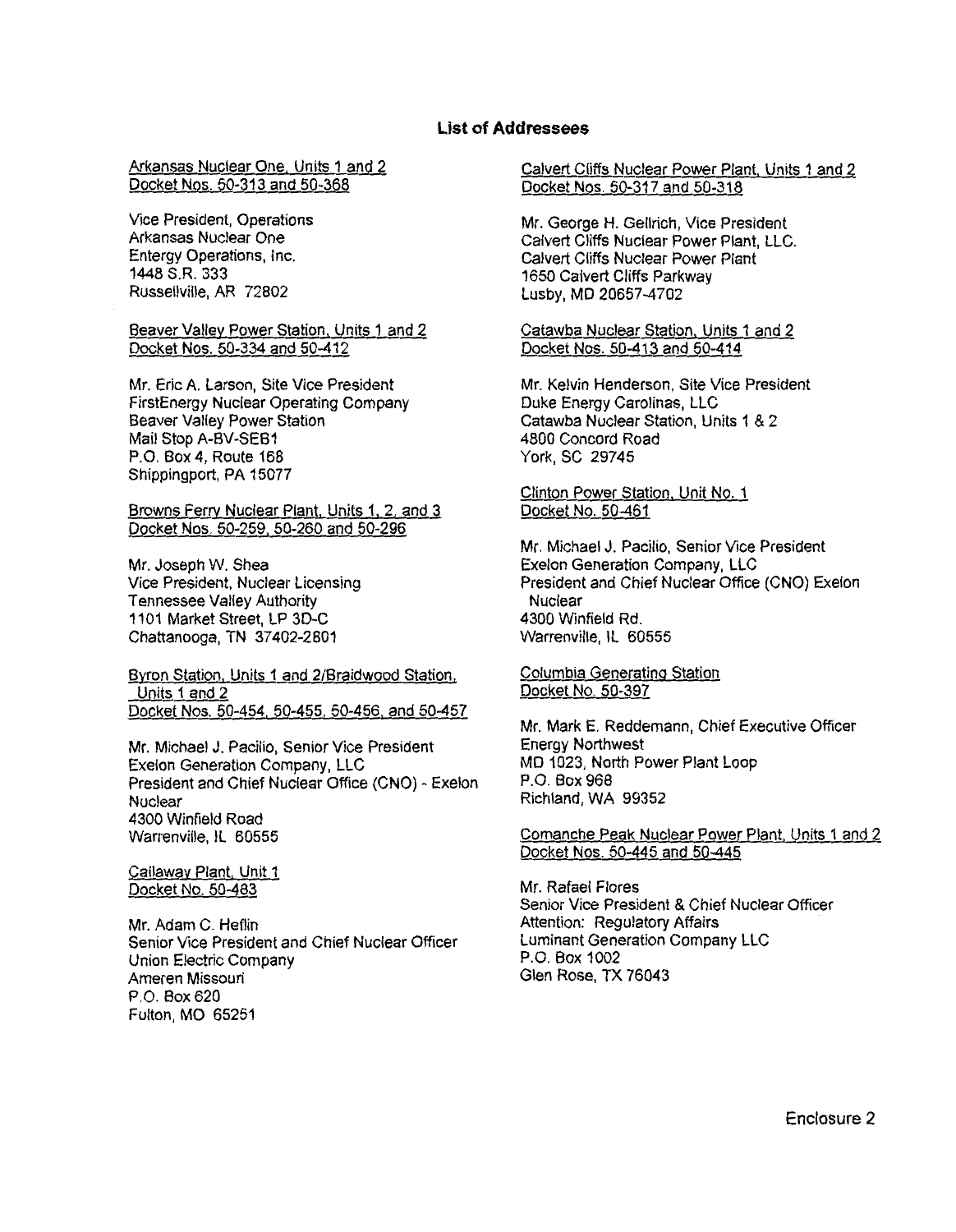Cooper Nuclear Station Docket No. 50-298

Mr. Oscar A. Limpias, Vice President-Nuclear and Chief Nuclear Officer Nebraska Public Power District Cooper Nuclear Station 72676 648A Avenue P.O. Box 98 Brownville, NE 68321

Davis-Besse Nuclear Power Station, Unit 1 Docket No. 50-346

Mr. Ray Lieb, Vice President FirstEnergy Nuclear Operating Company c/o Davis-Besse NPS 5501 N. State Route 2 Oak Harbor, OH 43449-9760

Donald C. Cook Nuclear Plant, Units 1 and 2 Docket Nos. 50-315 and 50-316

Mr. Lawrence J. Weber Senior Vice President and Chief Nuclear Officer Indiana Michigan Power Company Nuclear Generation Group One Cook Place Bridgman, Ml 49106

Diablo Canyon Power Plant. Unit Nos. 1 and 2 Docket Nos. 50-275 and 50-323

Mr. Edward D. Halpin, Senior Vice President and Chief Nuclear Officer Pacific Gas and Electric Company P.O. Box 56 Mail Code 104/6 Avila Beach, CA 93424

Dresden Nuclear Power Station, Units 2 and 3 Docket Nos. 50-237 and 50-249

Mr. Michael J. Pacilio, Senior Vice President Exelon Generation Company, LLC President and Chief Nuclear Office Exelon Nuclear 4300 Winfield Road Warrenville, IL 60555

Duane Arnold Energy Center Docket No. 50-331

Mr. Rich Anderson, Site Vice President Next Era Energy Duane Arnold Energy Center 3277 DAEC Road Palo, lA 52324-9785

Edwin I. Hatch Nuclear Plant Units 1 and 2 Docket Nos. 50-321 and 50-366

Mr. C. R. Pierce, Regulatory Affairs Director Southern Nuclear Operating Co., Inc. P.O. Box 1295 / BIN B038 Birmingham, AL 35201-1295

Fermi. Unit 2 Docket No. 50-341

Mr. Joseph H. Plona, Senior VP and Chief Nuclear **Officer** Detroit Edison Company Fermi 2-210 NOC 6400 North Dixie Highway Newport, Ml 48166

Fort Calhoun Station, Unit 1 Docket No. 50-285

Mr. Louis Cortopassi, Vice President and Chief Nuclear Officer Omaha Public Power District Fort Calhoun Station Mail Stop FC-2-4 9610 Power Lane Blair, NE 68008

Grand Gulf Nuclear Station, Unit 1 Docket No. 50-416

Vice President, Operations Entergy Operations, Inc. Grand Gulf Nuclear Station P.O. Box 756 Port Gibson, MS 39150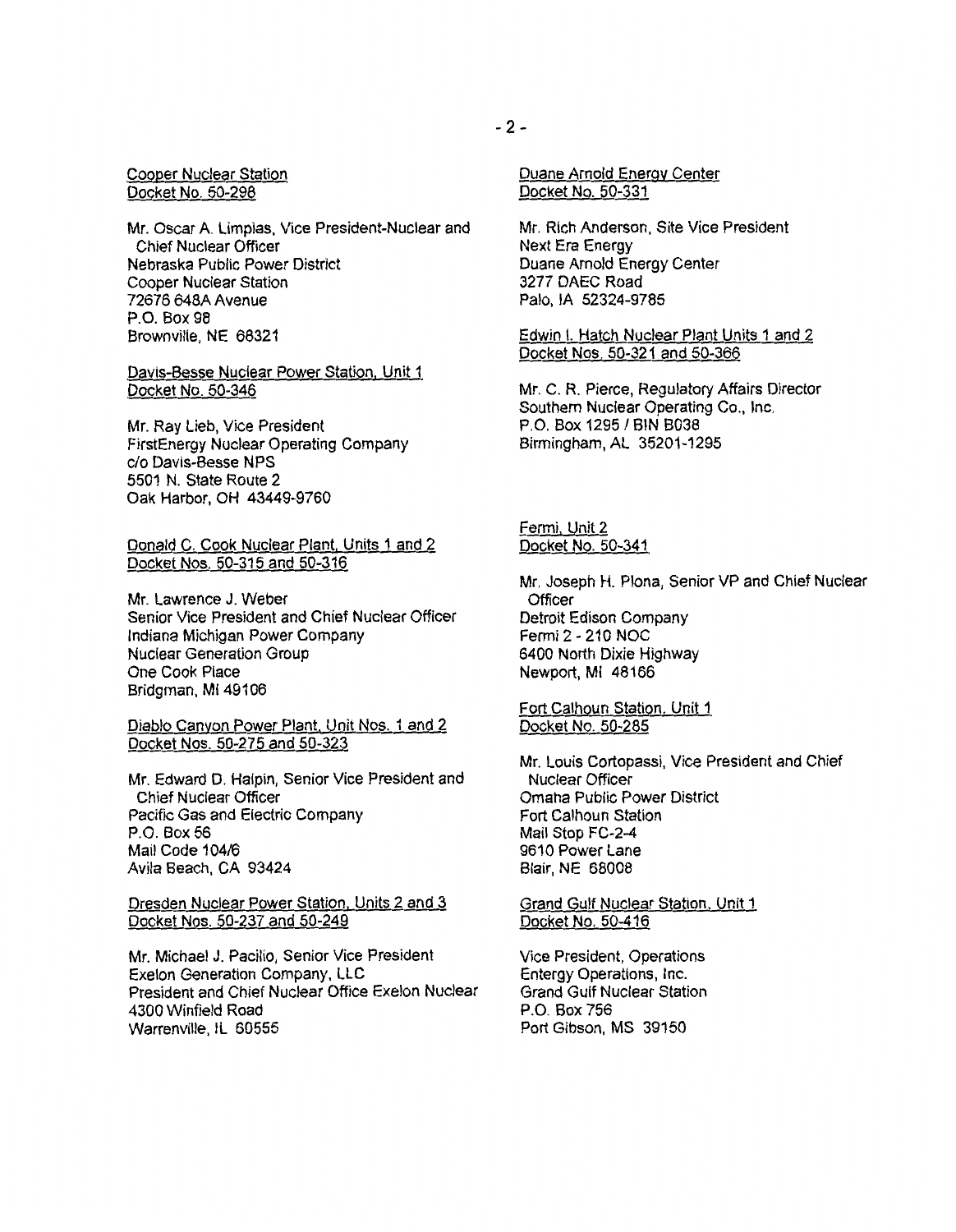H. B. Robinson Steam Electric Plant. Unit No.2 Docket No. 50-261

Mr. William R. Gideon, Vice President H.B. Robinson Steam Electric Plant Duke Energy Progress, Inc. 3581 West Entrance Road Hartsville, SC 29550

Indian Point Nuclear Generating Unit Nos. 2 and 3 Docket Nos. 50-247and 50-286

Vice President, Operations Entergy Nuclear Operations, Inc. Indian Point Energy Center 450 Broadway, GSB P.O. Box 249 Buchanan, NY 10511-0249

James A. FitzPatrick Nuclear Power Plant Docket No. 50-333

Mr. Chris Adner, Licensing Manager Entergy Nuclear Operations, Inc. James A FitzPatrick Nuclear Power Plant P.O. Box 110 Lycoming, NY 13093

Joseph M. Farley Nuclear Plant, Units 1 and 2 Docket Nos. 50-348 and 50-364

Mr. C. R. Pierce, Regulatory Affairs Director Southern Nuclear Operating Co., Inc. P.O. Box 1295/ BIN 038 Birmingham, AL 35201-1295

LaSalle County Station, Units 1 and 2 Docket Nos. 50-373 and 50-374

Mr. Michael J. Pacilio, Senior Vice President Exelon Generation Company, LLC President and Chief Nuclear Office (CNO) Exelon **Nuclear** 4300 Winfield Road Warrenville, IL 60555

Limerick Generating Station. Units 1 and 2 Docket Nos. 50-352 and 50-353

Mr. Michael J. Pacilio, President and Chief Nuclear **Officer** Exelon Nuclear 4300 Winfield Rd. Warrenville, IL 60555

Monticello Nuclear Generating Plant. Unit 1 Docket No. 50-263

Ms. Karen D. Fili, Site Vice President Northern States Power Company - Minnesota Monticello Nuclear Generating Plant 2807 West County Road 75 Monticello, MN 55362-9637

Nine Mile Point Nuclear Station, Units 1 and 2 Docket Nos. 50-220 and 50-410

Mr. Christopher Costanzo, Vice President Nine Mile Point Nuclear Station, LLC P. 0. Box 63 ' Lycoming, NY 13093

North Anna Power Station, Units 1 and 2 Docket Nos. 50-338 and 50-339

Mr. David A. Heacock, President and Chief Nuclear **Officer** Virginia Electric & Power Company lnnsbrook Technical Center 5000 Dominion Blvd. Glen Allen, VA 23060

Oconee Nuclear Station. Units 1, 2 and 3 Docket Nos. 50-236, 50-270 and 50-287

Mr. Scott Batson Vice President, Oconee Nuclear Station Duke Energy Carolinas, LLC 7800 Rochester Highway Seneca, SC 29672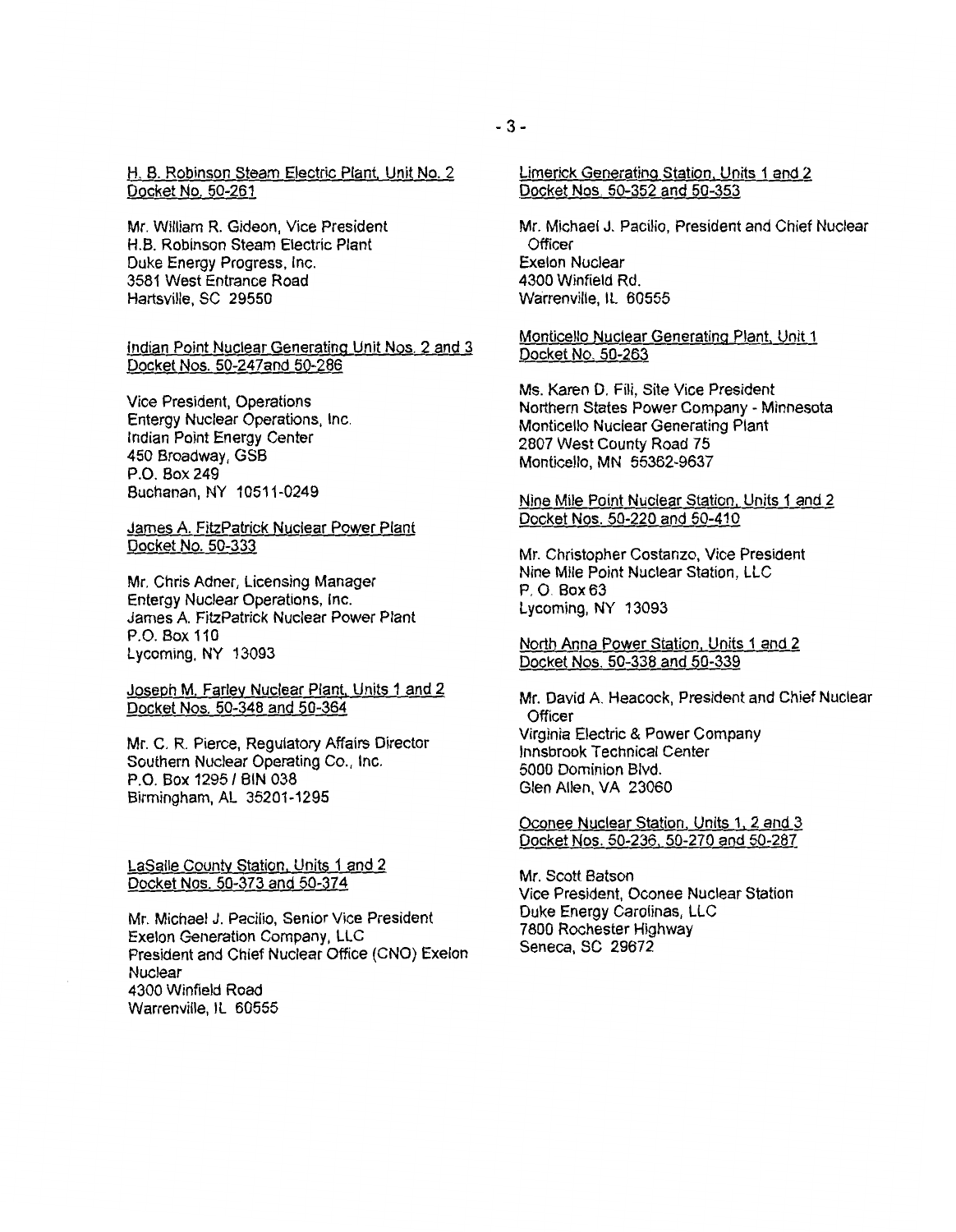Palisades Nuclear Plant Docket No. 50-355

Mr. Anthony J. Vitale, Vice President, Operations Entergy Nuclear Operations, Inc. Palisades Nuclear Plant 27780 Blue Star Memorial Highway Covert, Ml 49043-9530

Palo Verde Nuclear Generating Station, Units 1, 2, and 3 Docket Nos. 50-528, 50-529 and 50-530

Mr. Randall K. Edington Executive Vice President Nuclear/CNO Arizona Public Service Company P.O. Box 52034, MS 7602 Phoenix, AZ 85072-2034

Peach Bottom Atomic Power Station, Units 2 and 3 Docket Nos. 50-277 and 50-278

Mr. Michael J. Pacilio, President and Chief Nuclear **Officer** Exelon Nuclear 4300 Winfield Road Warrenville, IL 60555

Perry Nuclear Power Plant. Unit 1 Docket No. 50-440

Mr. Ernest J. Harkness, President and Chief Nuclear Officer FirstEnergy Nuclear Operating Company Perry Nuclear Power Plant 10 Center Road, A290 Perry, OH 44081

Pilgrim Nuclear Power Station Unit No. 1 Docket No. 50-293

Mr. John Dent, Jr., Vice President - Site VP Pilgrim Nuclear Power Station 600 Rocky Hill Road Plymouth, MA 02360-5508

Mr. Larry Meyer, Site Vice President NextEra Energy Point Beach, LLC Point Beach Nuclear Plant, Units 1 & 2 6610 Nuclear Road Two Rivers, WI 54241-9516

Prairie Island Nuclear Generating Plant, Units 1 and 2 Docket Nos. 50-282 and 50-306

Mr. James E. Lynch, Site Vice President Northern States Power Company - Minnesota Prairie Island Nuclear Generating Plant 1717 Wakonade Drive East Welch, MN 55089-9642

R. E. Ginna Nuclear Power Plant Docket No. 50-244

Mr. Joseph E. Pacher, Vice President R.E. Ginna Nuclear Power Plant R.E. Ginna Nuclear Power Plant, LLC 1503 Lake Road Ontario, NY 14519

River Bend Station. Unit 1 Docket No. 50-458

Vice President, Operations Entergy Operations, Inc. River Bend Station 5485 U.S. Highway 61N St. Francisville, LA 70775

Seabrook Station, Unit No. 1 Docket No. 50-443

Mr. Kevin Walsh, Site Vice President c/o Michael Ossing Seabrook Station NextEra Energy Seabrook, LLC P.O Box 300 Seabrook, NH 03874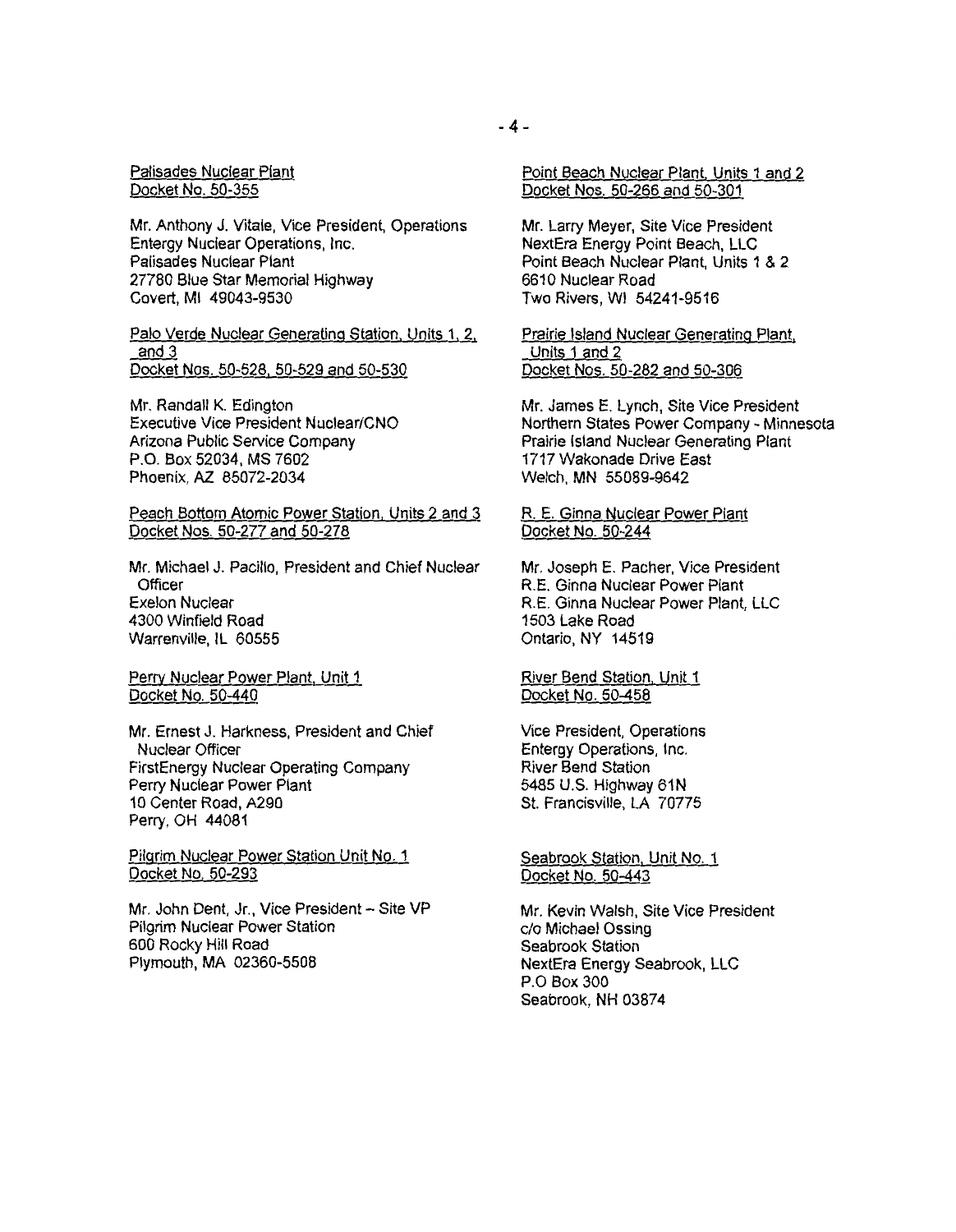Sequoyah Nuclear Plant, Units 1 and 2 Docket Nos. 50-327 and 50-328

Mr. Joseph W. Shea Vice President, Corporate Nuclear Licensing Tennessee Valley Authority 3R Lookout Place 1101 Market Street Chattanooga, TN 37 402-2801

Shearon Harris Nuclear Power Plant. Unit 1 Docket No. 50-400

Mr. Ernest J. Kapopoulos, Jr., Vice President Duke Energy Progress, Inc. Shearon Harris Nuclear Power Plant P.O. Box 165, Mail Zone 1 New Hill, NC 27562-0165

South Texas Project, Units 1 and 2 Docket Nos. 50-498 and 50-499

Mr. Dennis L. Koehl, President and CEO/CNO STP Nuclear Operating Company South Texas Project Electric Generating Station P.O. Box 289 Wadsworth, TX 77483

St. Lucie Plant Units 1 and 2 Docket Nos. 50-335 and 50-289

Mr. Mano Nazar, Executive VP and Chief Nuclear **Officer** NextEra Energy P. 0. Box 14000 700 Universe Boulevard Juno Beach, FL 33408-0420

Surry Power Station. Unit Nos. 1 and 2 Docket Nos. 50-280 and 50-281

Mr. David A. Heacock, President & Chief Nuclear **Officer** Virginia Electric & Power Company 5000 Dominion Blvd. Glen Allen, VA 23060

Susquehanna Steam Electric Station. Units 1 and 2 Docket Nos. 50-387 and 50-388

Mr. Timothy S. Rausch, Senior Vice President and Chief Nuclear Officer PPL Susquehanna, LLC 769 Salem Boulevard NUCSB3 Berwick, PA 18603-0467

Three Mile Island Nuclear Station. Unit 1 Docket No. 50-289

Mr. Michael J. Pacilio, President and Chief Nuclear **Officer** Exelon Nuclear 4300 Winfield Road Warrenville, IL 60555

Turkey Point Units 3 and 4 Docket Nos. 50-250 and 50-251

Mr. Mano Nazar, Executive VP and Chief Nuclear **Officer** NextEra Energy P. 0. Box 14000 Juno Beach, FL 33408-0420

Virgil C. Summer Nuclear Station. Unit 1 Docket No. 50-395

Mr. Thomas D. Gatlin, Vice President Nuclear Operations South Carolina Electric & Gas Company Virgil C. Summer Nuclear Station Post Office Box 88, Mail Code 800 Jenkinsville, SC 29065

Vogtle Electric Generating Plant. Units 1 and 2 Docket Nos. 50-424 and 50-425

Mr. C. R. Pierce, Regulatory Affairs Director Southern Nuclear Operating Co., Inc. P.O. Box 1295/ BIN 038 Birmingham, AL 35201-1295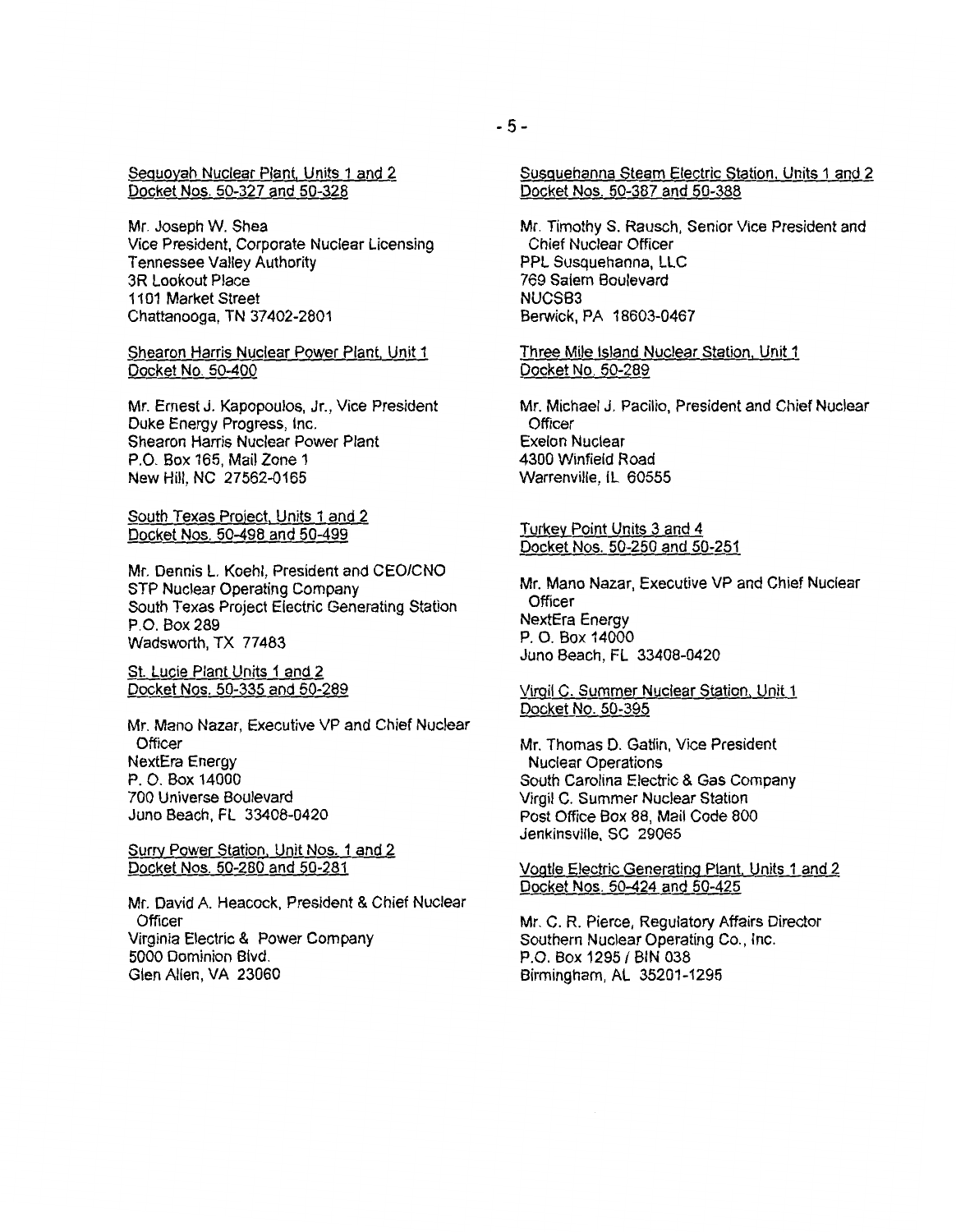Waterford Steam Electric Station. Unit 3 Docket No. 50-382

Vice President, Operations Entergy Operations, Inc. Waterford Steam Electric Station, Unit 3 17265 River Road Killona, LA 70057-0751

Watts Bar Nuclear Plant. Unit 1 Docket No. 50-390

Mr. Joseph W. Shea, Corporate Manager, Nuclear Licensing Tennessee Valley Authority 1101 Market Street, LP 3D-C Chattanooga, TN 37 402-2801

William B. McGuire Nuclear Station. Units 1 and 2 Docket Nos. 50-369 and 50-370

Mr. Steven D. Capps, Vice President McGuire Site Duke Energy Carolinas, LLC McGuire Nuclear Station 12700 Hagers Ferry Road Huntersville, NC 28078-8985

Wolf Creek Generating Station. Unit 1 Docket No. 50-482

Mr. Matthew W. Sunseri President and Chief Executive Officer Wolf Creek Nuclear Operating Corporation P.O. Box411 Burlington, KS 66839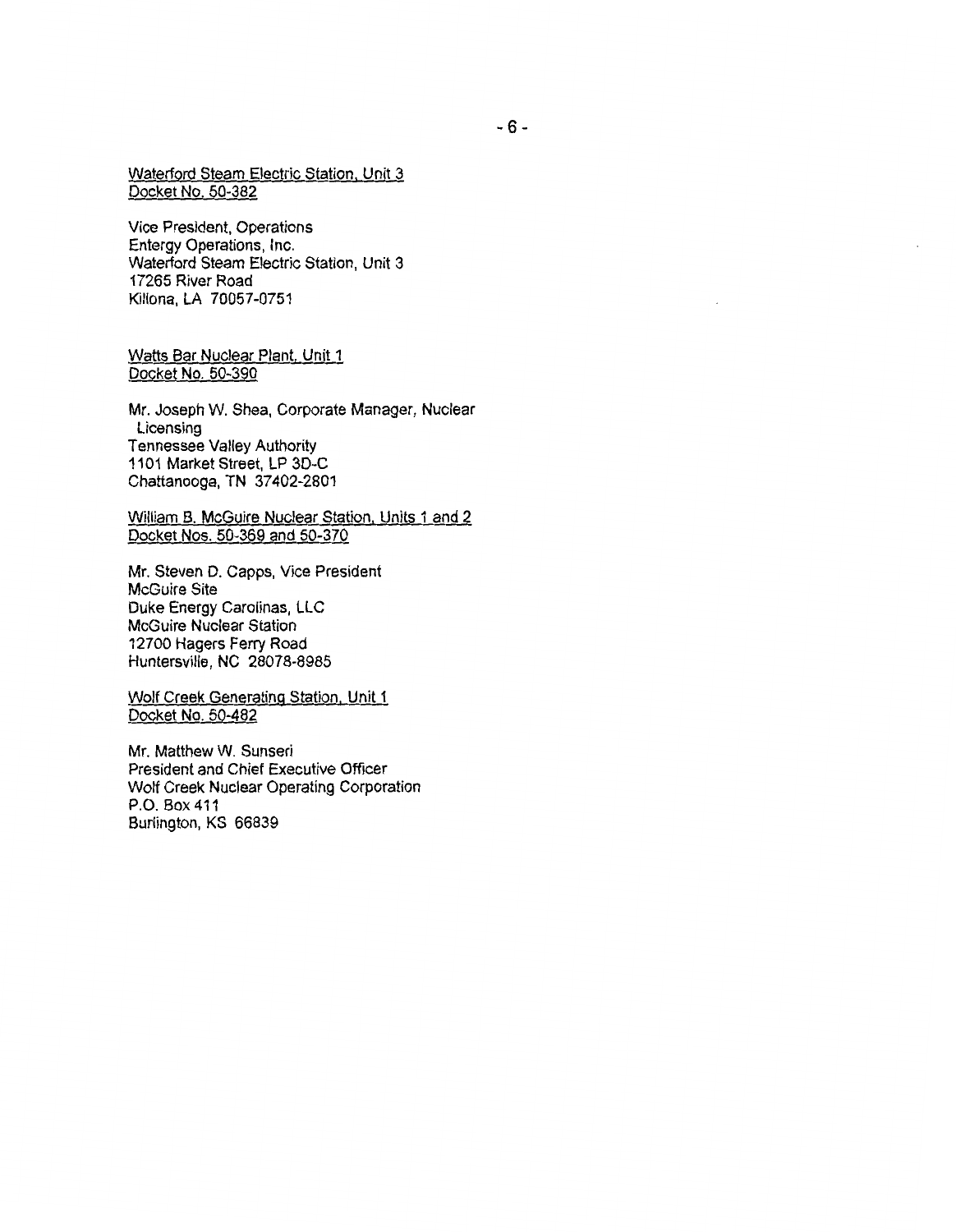To Those on the Enclosed List

# SUBJECT: REQUEST FOR ADDITIONAL INFORMATION ASSOCIATED WITH NEAR-TERM TASK FORCE RECOMMENDATION 2.3, FLOODING WALKDOWNS

On March 12, 2012, the U.S. Nuclear Regulatory Commission (NRC) staff issued a letter requesting additional information per Title 10 of the Code of Federal Regulations. Section 50.54(f) (hereafter called the 50.54(f) letter). The 50.54(f) letter requested that licensees conduct flooding hazard walkdowns to verify the plant configuration with the current licensing basis. The licensees stated by letter that the flooding walkdowns would be performed in accordance with Nuclear Energy Institute 12-07, "Guidelines for Performing Verification Walkdowns of Plant Flood Protection Features," May 2012. Following the NRC staffs initial review of the walkdown reports, regulatory site audits were conducted at a sampling of plants. Based on the walkdown report reviews and site audits, the staff identified additional information necessary to allow the staff to complete its assessments.

Enclosed is a request for additional information (RAI) related to flooding walkdowns. The NRC staff requests that you respond no later than January 31, 2014. If you have any questions related to the enclosed RAI or the requested submission date, please contact your assigned plant Project Manager.

Sincerely,

*Ira/* (G. E. Miller for)

Robert J. Pascarelli, Chief Plant Licensing Branch 11-1 Division of Operating Reactor Licensing Office of Nuclear Reactor Regulation

Enclosures:

- 1. Request for Additional Information
- 2. Addressee List

cc w/encls: Listserv

DISTRIBUTION: See next page

| ADAMS ACCESSION NO. ML13325A891 |                   |                                   | ≞via e-mali      |
|---------------------------------|-------------------|-----------------------------------|------------------|
| OFFICE                          | NRR/JLD/PMB       | NRR/DORL/LPL4-1/LA                | NRO/DSEA/RHMB/BC |
| NAME                            | RKuntz            | <b>JBurkhardt</b>                 | SFlanders *      |
| DATE                            | 11/22/13          | 11/22/13                          | 12/19/13         |
| OFFICE                          | NRR/JLD/PMB/BC    | NRR/DORL/LPLII-1/BC (GMiller for) |                  |
| <b>NAME</b>                     | LMR for MMitchell | RPascarelli                       |                  |
| DATE                            | 12/23/13          | 12/23/13                          |                  |

 $\mathbf{A}$ 

# OFFICIAL RECORD COPY